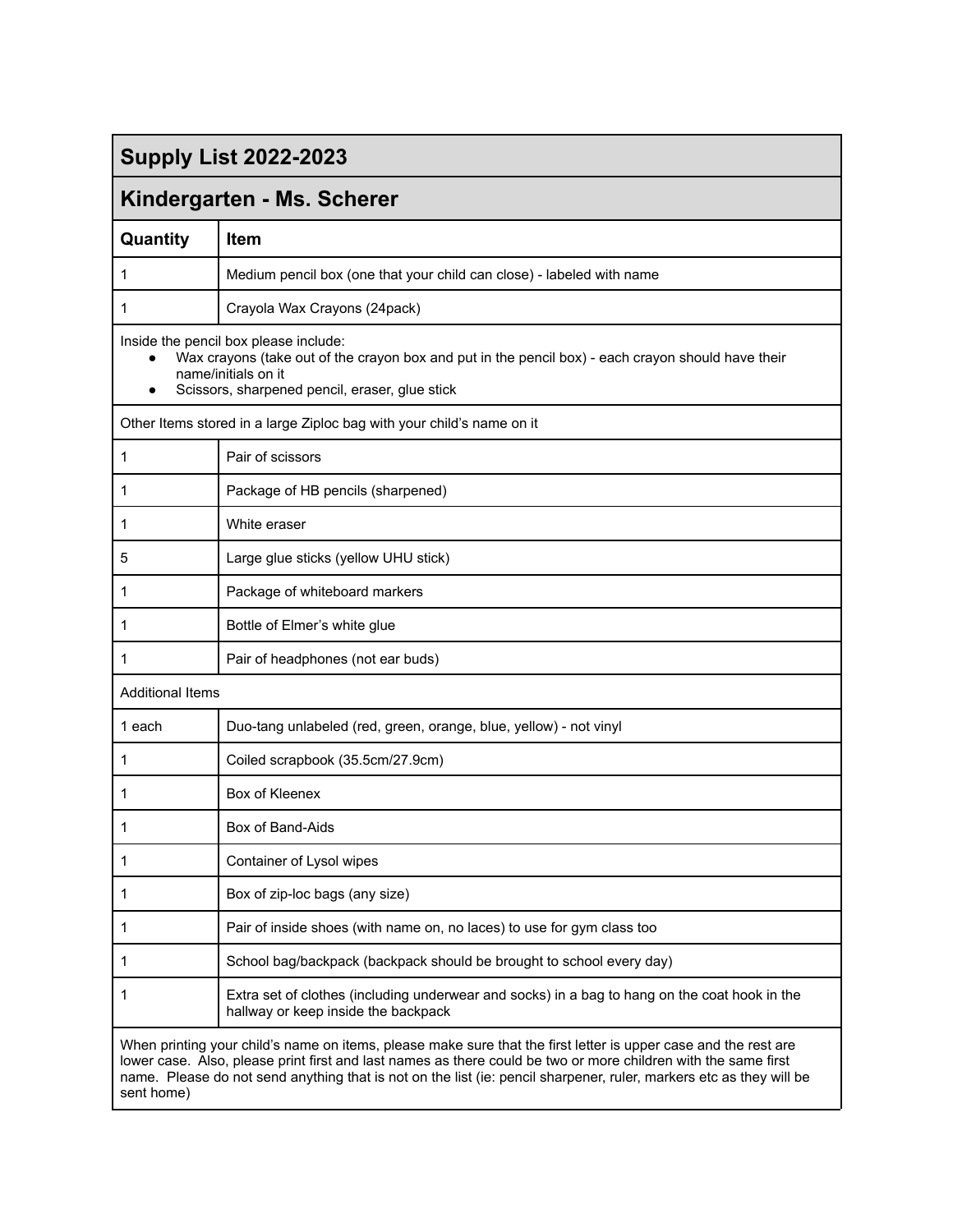# **Supply List 2022-2023**

| <b>Grade 1 - Mrs. Scory</b> |                                                                         |  |  |
|-----------------------------|-------------------------------------------------------------------------|--|--|
| Quantity                    | <b>Item</b>                                                             |  |  |
| $\mathbf{1}$                | Pencil box - label with name                                            |  |  |
| $\mathbf{1}$                | Pair of scissors - label with name                                      |  |  |
| 3                           | Glue sticks                                                             |  |  |
| $\mathbf 1$                 | Pencil sharpener                                                        |  |  |
| 5                           | White art erasers                                                       |  |  |
| 24                          | HB pencils                                                              |  |  |
| $\overline{2}$              | boxes of wax crayons (24 packs)                                         |  |  |
| $\overline{2}$              | 24 pack of pencil crayons - bring sharpened                             |  |  |
| $\sqrt{3}$                  | Packages of whiteboard/dry erase markers in different colours           |  |  |
| $\mathbf{1}$                | whiteboard/dry eraser or old sock                                       |  |  |
| $\mathbf{1}$                | Set of headphones for computers (no ear buds please) - label with name  |  |  |
| $\mathbf{1}$                | Runners for gym and indoor use with non-marking soles (label with name) |  |  |
| $\mathbf{1}$                | Box of large ziploc bags                                                |  |  |
| $\overline{2}$              | Large container of playdough                                            |  |  |
| $\mathbf 1$                 | Box of kleenex                                                          |  |  |
| $\mathbf 1$                 | Box of Band-Aids                                                        |  |  |
| $\overline{2}$              | Large containers of anti-bacterial wipes (like Lysol wipes)             |  |  |
| 1                           | Water bottle - label with name                                          |  |  |
| 1                           | Reusable lunch bag - label with name                                    |  |  |
| $\mathbf 1$                 | Regular size backpack (no wheels please) - label with name              |  |  |
| 1                           | Deck of playing cards                                                   |  |  |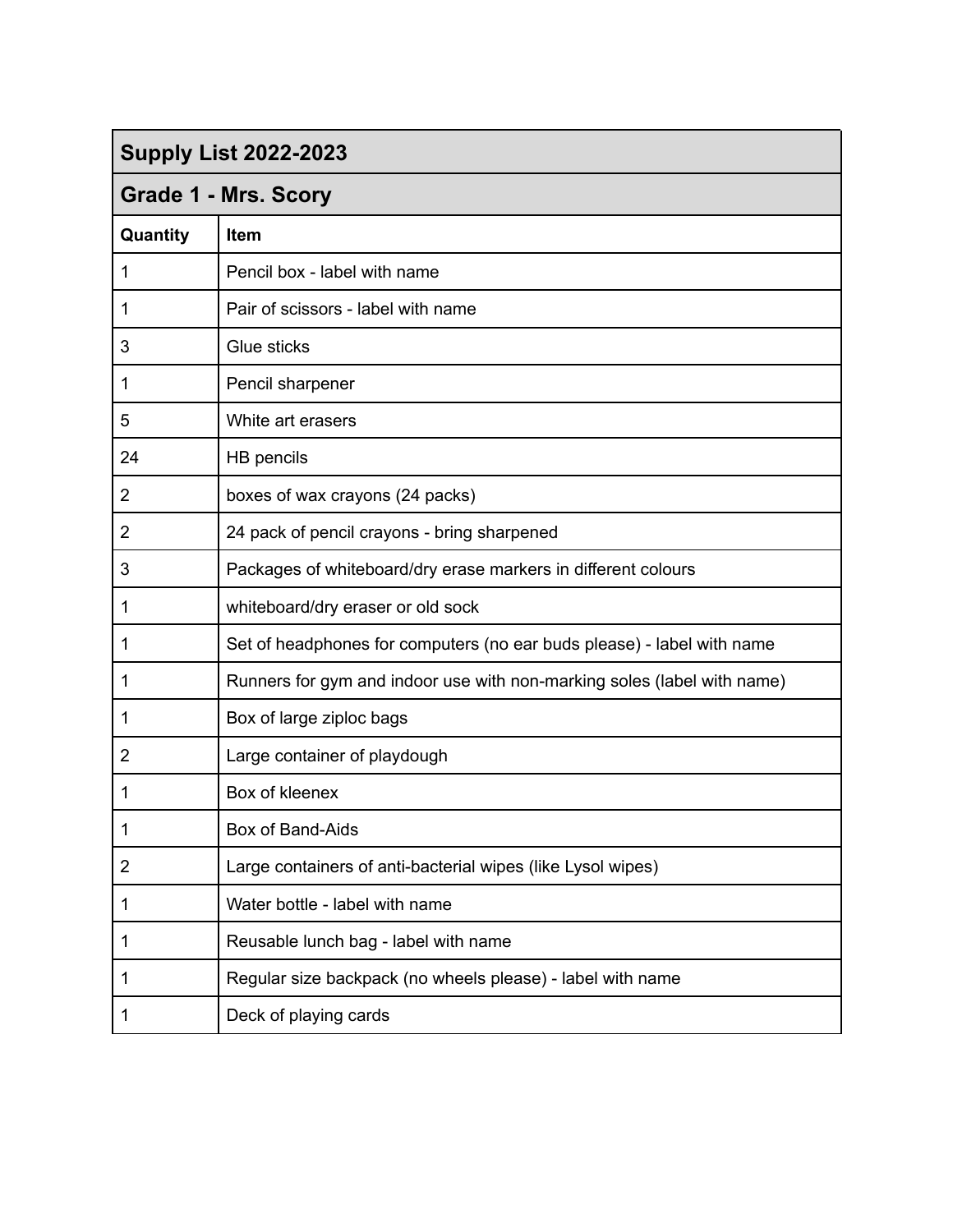| <b>Supply List 2022-2023</b> |  |  |  |
|------------------------------|--|--|--|
|------------------------------|--|--|--|

### **Grade 1/2 - Mrs. Rota**

| Quantity       | Item                                                    |
|----------------|---------------------------------------------------------|
| 24             | Pencils- sharpened                                      |
| 5              | White vinyl erasers                                     |
| 1              | Pencil box                                              |
| 2              | Box of wax crayons (24 pack)                            |
| $\overline{2}$ | Box of pencil crayons (24 pack). Labeled with name      |
| 3              | White glue sticks                                       |
| 1              | Pair of scissors                                        |
| 1              | Whiteboard eraser                                       |
| 3              | Packages of whiteboard markers                          |
| 1              | Large boxes of kleenex                                  |
| 1              | <b>Pencil Sharpener</b>                                 |
| 1              | Pair of headphones to keep at school. Labeled with name |
| 1              | Pair of non marking gym shoes (inside shoes)            |
| 1              | Backpack with name on it                                |
| 1              | Lunch kit with name on it                               |
| 1              | Water bottle                                            |
| 1              | Package of large Ziploc bags                            |
| 1              | Box of Band-Aids                                        |
| $\overline{2}$ | Lysol wipe containers (large)                           |
| 1              | Deck of playing cards                                   |
| $\overline{c}$ | Large container of playdough                            |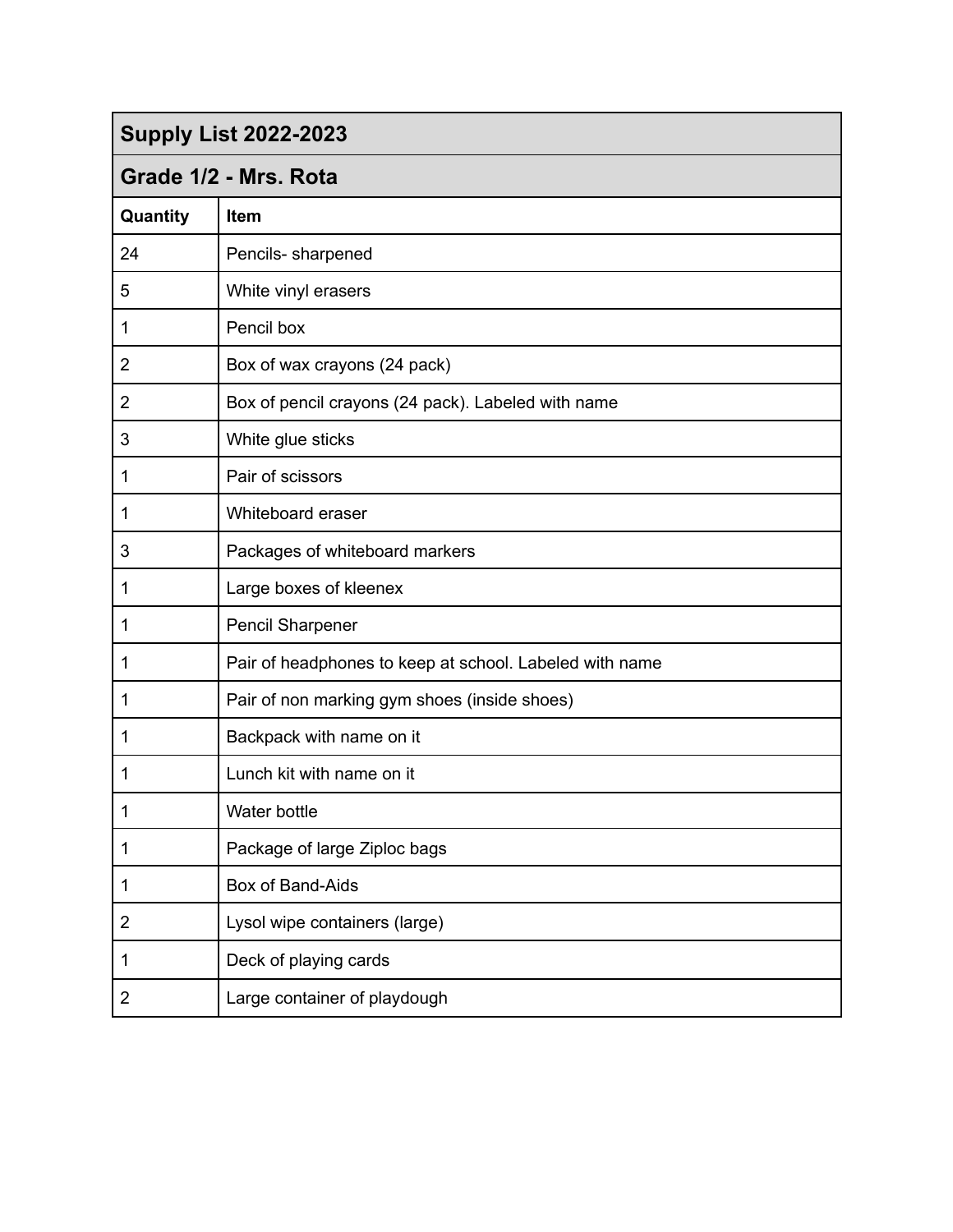| <b>Supply List 2022-2023</b>   |                                   |  |  |
|--------------------------------|-----------------------------------|--|--|
| <b>Grade 2 - Mrs. Bueckert</b> |                                   |  |  |
| Quantity                       | <b>Item</b>                       |  |  |
| 24                             | HB pencils (sharpened)            |  |  |
| 10                             | <b>White Staedtler erasers</b>    |  |  |
| $\overline{2}$                 | Boxes of 24 Crayola crayons       |  |  |
| 8                              | Large white glue sticks           |  |  |
| 1                              | Pair of sharp scissors            |  |  |
| 12                             | White board markers               |  |  |
| $\overline{2}$                 | Large boxes of Kleenex            |  |  |
| 1                              | Box of large Ziploc freezer bags  |  |  |
| 1                              | Box of small Ziploc sandwich bags |  |  |
| 1                              | <b>Container of Lysol Wipes</b>   |  |  |
| 1                              | Box of Band-Aids                  |  |  |
| 1                              | Set of headphones/ear buds        |  |  |
| 1                              | Pair of non-marking gym runners   |  |  |
| 1                              | Backpack (with name inside)       |  |  |

The space in the desk is very limited. Large crayon boxes overcrowd the area.

These supplies may need to be replaced if they are lost, broken or depleted during the school year.

#### **ANY ITEMS BROUGHT TO SCHOOL THAT ARE NOT ON THE LIST, WILL BE RETURNED.**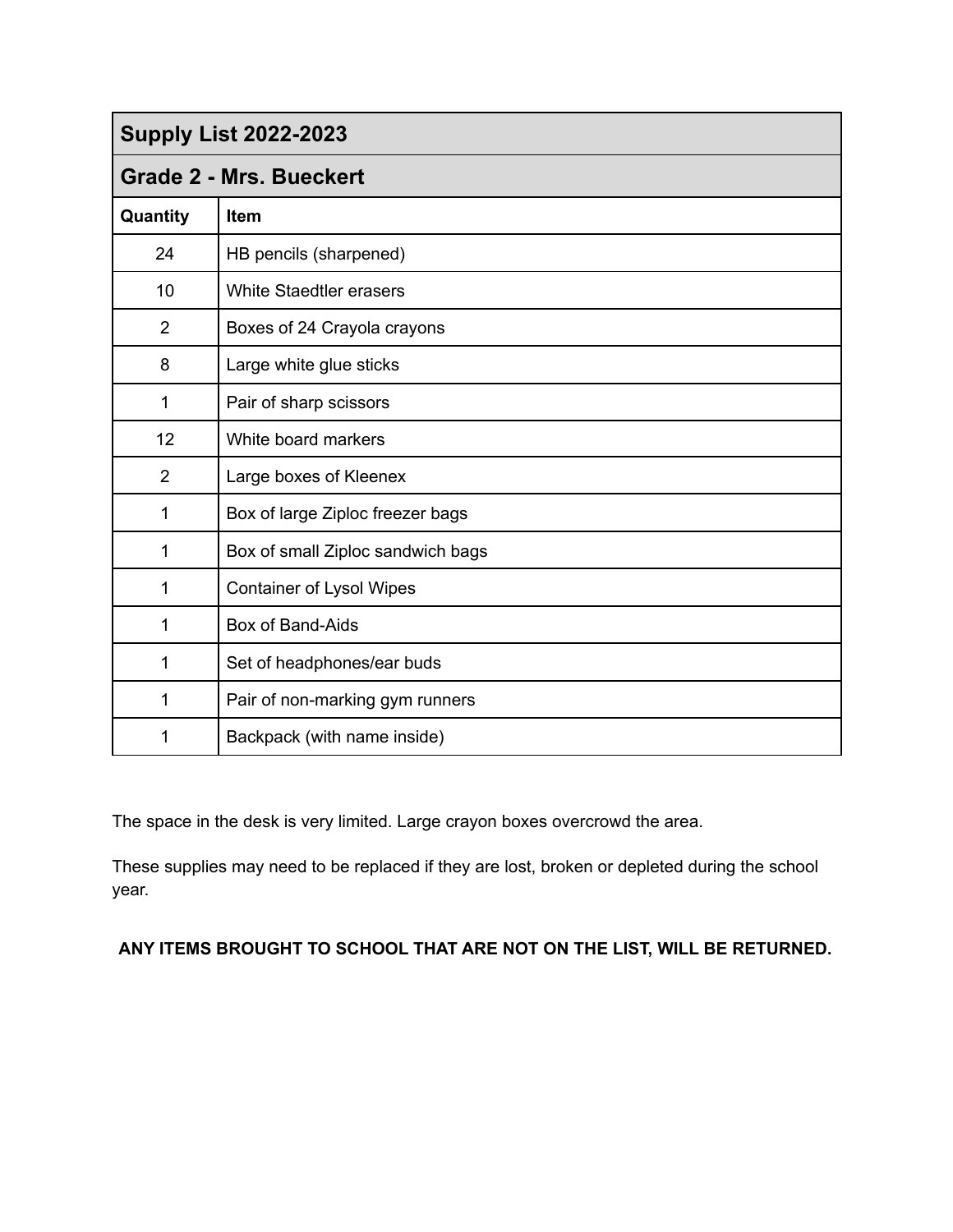|  | <b>Supply List 2022-2023</b> |  |
|--|------------------------------|--|
|--|------------------------------|--|

#### **Grade 3 - Ms. Helmer**

| Quantity       | Item                                                                                    |
|----------------|-----------------------------------------------------------------------------------------|
| 1              | 16-24 oz Water Bottle                                                                   |
| 3              | large glue sticks                                                                       |
| 1              | 30 cm ruler (without inches if possible)                                                |
| 4              | red pens                                                                                |
| $\overline{2}$ | sets of pencil crayons                                                                  |
| 1              | pencil case or box                                                                      |
| 6              | white erasers                                                                           |
| 12             | Duo-tangs (assorted colours - all one colour is confusing to students) - NOT<br>plastic |
| 1              | pointed scissors (Fiskar suggested)                                                     |
| 4              | dry erase markers                                                                       |
| 1              | pair non-marring running shoes for inside shoes (also used in gym)                      |
| 1              | whiteboard eraser                                                                       |
| 1              | large package of 24 HB pencils (sharpened)                                              |
| 1              | pair ear buds or earphones                                                              |
| 1              | Hand pencil sharpener (with container to catch shavings)                                |
| 2              | Small lined scribbler (72 pages)                                                        |
| $\overline{2}$ | Large lined scribblers (32 pages)                                                       |
| 2              | Large carabiner clips for holding locker close                                          |
| 1              | Box of Band-Aids                                                                        |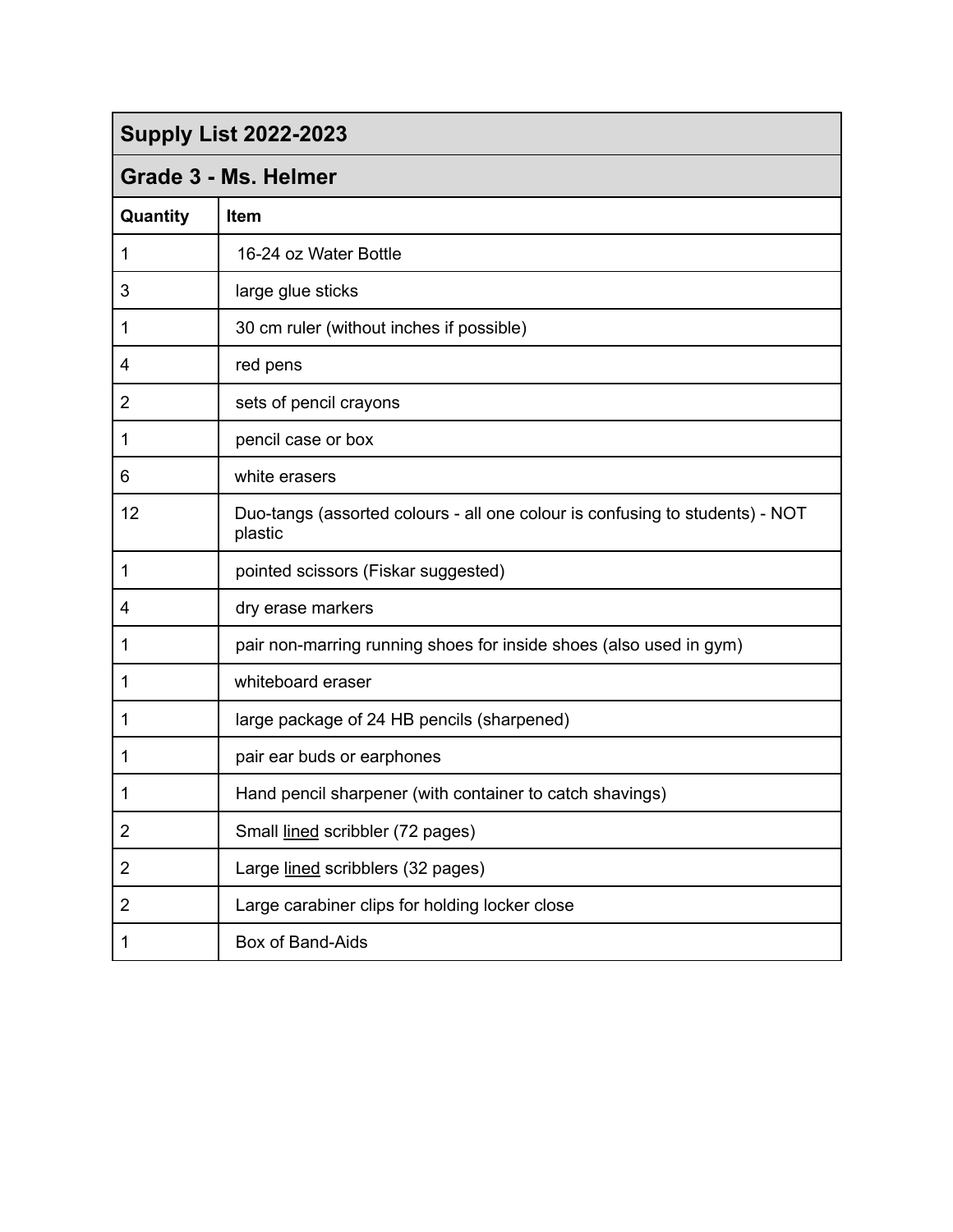| <b>Supply List 2022-2023</b> |                                       |  |  |
|------------------------------|---------------------------------------|--|--|
| Grade 3/4 - Mr. Frey         |                                       |  |  |
| Quantity                     | Item                                  |  |  |
| 1                            | 30 cm ruler                           |  |  |
| 1                            | <b>Scissors</b>                       |  |  |
| $\overline{2}$               | Glue sticks                           |  |  |
| 1                            | <b>Water Bottle</b>                   |  |  |
| 1                            | Set of Pencil crayons                 |  |  |
| 1                            | Set of crayons                        |  |  |
| $\overline{2}$               | Pencil cases                          |  |  |
| 30                           | Pencils                               |  |  |
| 10                           | <b>Erasers</b>                        |  |  |
| $\overline{2}$               | Pencil sharpener                      |  |  |
| 4                            | Highlighters (any colours)            |  |  |
| 1                            | Earbuds or headphones for chromebooks |  |  |
| 8                            | Duo-tangs (assorted colours)          |  |  |
| 1                            | 2" Binder                             |  |  |
| 4                            | Lined Scribblers for journaling       |  |  |
| 1                            | White board                           |  |  |
| $\mathbf{1}$                 | White board eraser                    |  |  |
| 4                            | White board markers                   |  |  |
| 1                            | Lysol wipes                           |  |  |
| 1                            | Sanitizer                             |  |  |
| 1                            | Pair of indoor shoes                  |  |  |
| 1                            | Box of Band-Aids                      |  |  |
| 1                            | Recorder (Music Class)                |  |  |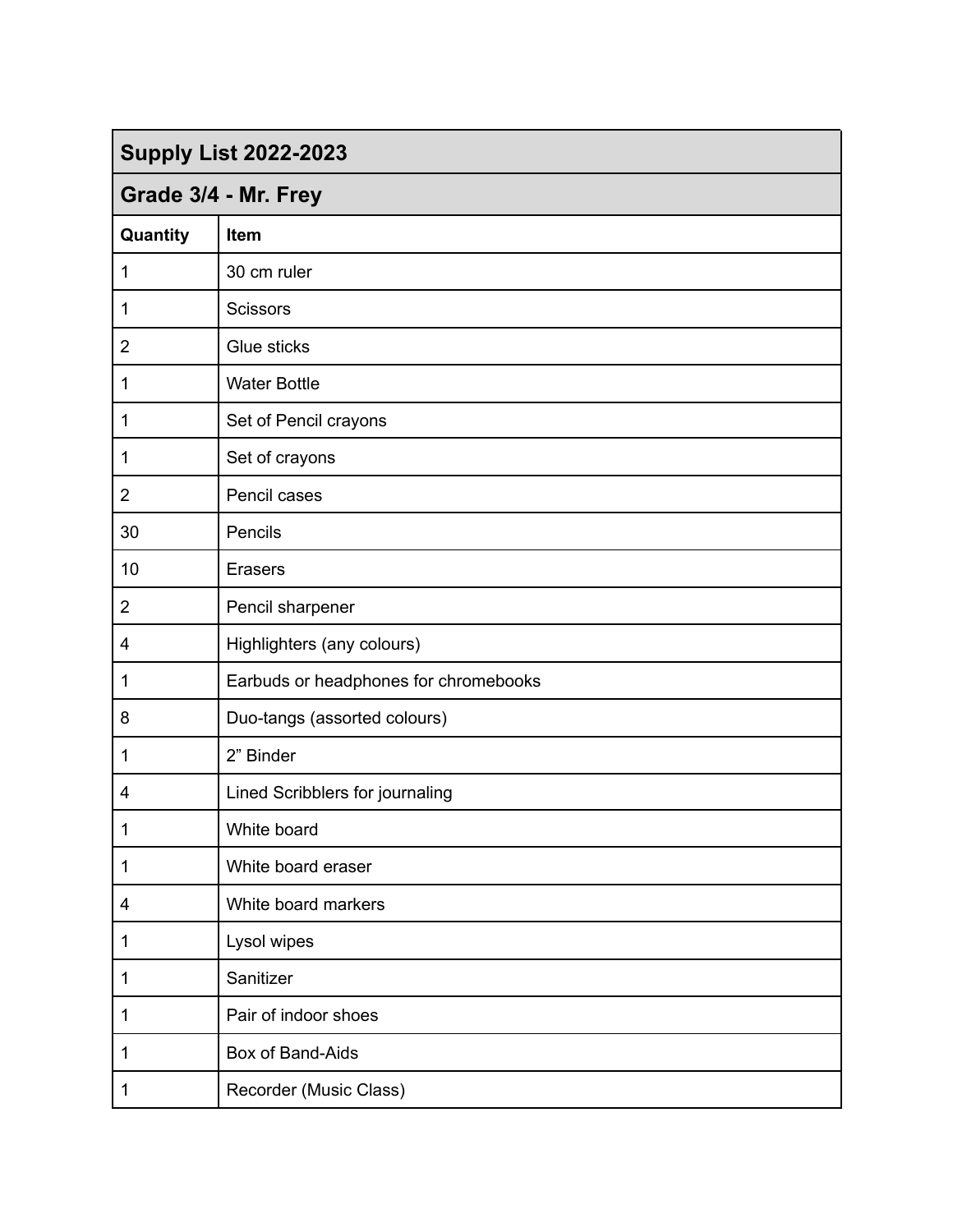| <b>Supply List 2022-2023</b>                                                                                      |                                                                                 |  |  |
|-------------------------------------------------------------------------------------------------------------------|---------------------------------------------------------------------------------|--|--|
| Grade 4 - Mr. Young                                                                                               |                                                                                 |  |  |
| Quantity                                                                                                          | Item                                                                            |  |  |
| 1                                                                                                                 | 30 cm ruler                                                                     |  |  |
| 1                                                                                                                 | Scissors                                                                        |  |  |
| $\overline{2}$                                                                                                    | <b>Glue Sticks</b>                                                              |  |  |
| 1                                                                                                                 | <b>Water Bottle</b>                                                             |  |  |
| 1                                                                                                                 | Set of Pencil Crayons - 12 pack                                                 |  |  |
| 1                                                                                                                 | Set of Markers- 12 pack                                                         |  |  |
| 1                                                                                                                 | Pencil Case that can fit writing and colouring supplies/tools (one that closes) |  |  |
| 30                                                                                                                | Pencils                                                                         |  |  |
| $\overline{2}$                                                                                                    | <b>Pencil Sharpeners</b>                                                        |  |  |
| 10                                                                                                                | <b>Erasers</b>                                                                  |  |  |
| 4                                                                                                                 | Highlighters (assorted colours)                                                 |  |  |
| 1                                                                                                                 | Earbuds or Headphones for chromebooks                                           |  |  |
| 1                                                                                                                 | Small Write Board                                                               |  |  |
| 1                                                                                                                 | White Board Eraser (can be a clean sock or mitten)                              |  |  |
| 4                                                                                                                 | White Board Markers (assorted colours)                                          |  |  |
| $\overline{2}$                                                                                                    | <b>Lysol Wipes</b>                                                              |  |  |
| 1                                                                                                                 | <b>Bottle of Sanitizer</b>                                                      |  |  |
| 1                                                                                                                 | Box of Kleenex                                                                  |  |  |
| 1                                                                                                                 | Box of Band-Aids                                                                |  |  |
| 1                                                                                                                 | Pair of indoor shoes (runners for gym and non marking)                          |  |  |
| $\overline{2}$                                                                                                    | <b>Black Sharpies</b>                                                           |  |  |
| 4                                                                                                                 | Pens (assorted colours)                                                         |  |  |
| 1                                                                                                                 | Recorder (Music Class)                                                          |  |  |
| Please make sure ALL supplies are clearly labeled with the student's name on it prior to the first day of school. |                                                                                 |  |  |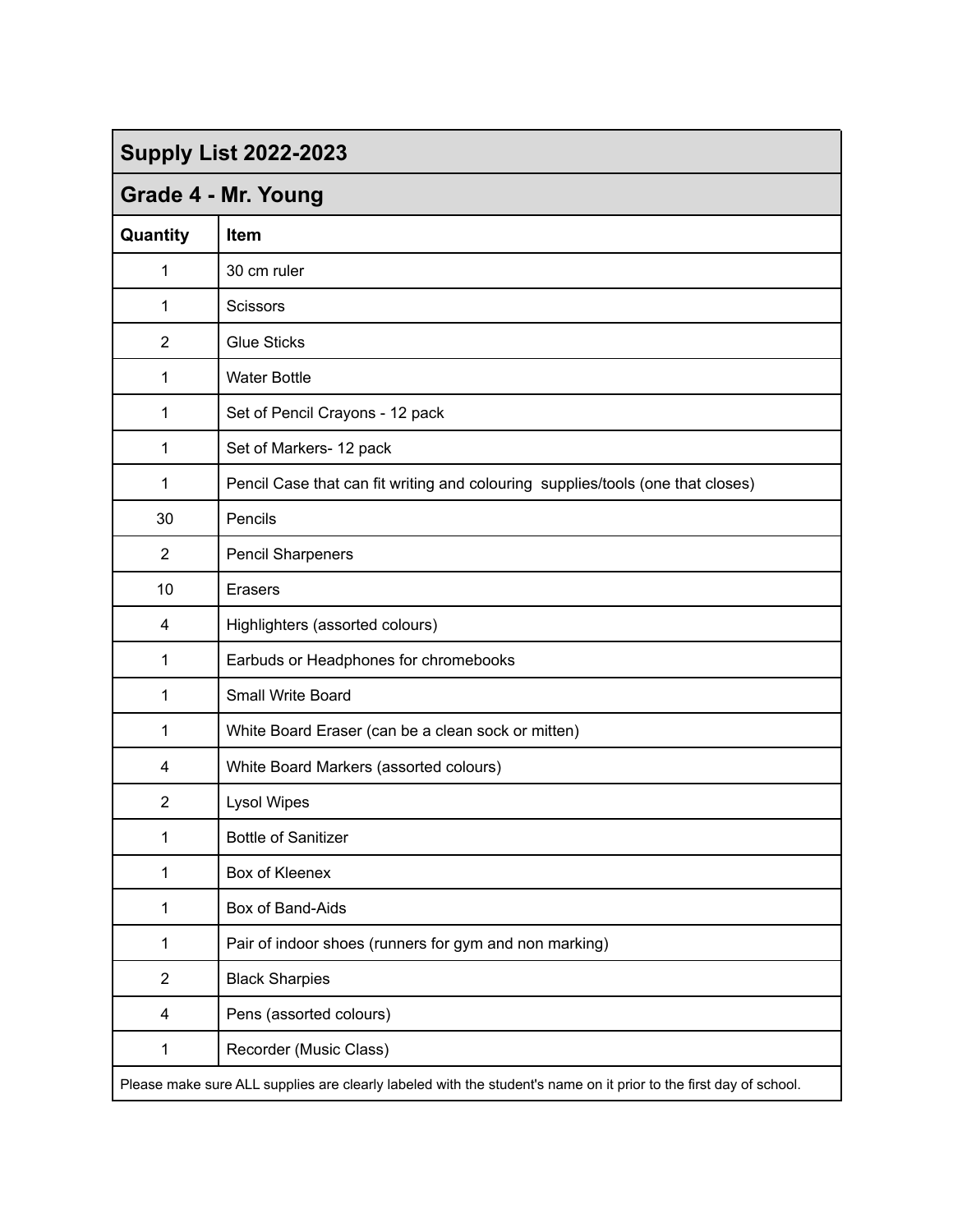#### **Grade 5 - Mrs. Ross**

| Quantity       | <b>Item</b>                                           | Quantity       | Item                                      |  |
|----------------|-------------------------------------------------------|----------------|-------------------------------------------|--|
| 1              | <b>Metric Ruler</b>                                   | 1              | Bottle of hand sanitizer                  |  |
| 1              | Pair of sharp scissors                                | $\overline{2}$ | Sets of recipe cards (for study<br>cards) |  |
| $\overline{2}$ | Glue sticks                                           | 1              | Whiteboard & Eraser                       |  |
| 1              | Package of wax crayons                                | 5              | Whiteboard pens                           |  |
| 1              | Set of pencil crayons                                 | 1              | Small bottle of white glue                |  |
| 1              | Pencil case                                           | 1              | Headphones                                |  |
| 10             | <b>Erasers</b>                                        | $\overline{2}$ | Scribblers (27.5cm x 21.6cm)              |  |
| 30             | Pencils                                               | $\overline{2}$ | 3" Binder                                 |  |
| 1              | Quality pencil sharpener                              | 1              | Package of dividers                       |  |
| 2              | Blue pens                                             | $\overline{2}$ | Large boxes of kleenex                    |  |
| $\overline{2}$ | Red pens                                              | 1              | Pair of inside shoes (non marking)        |  |
| 16             | Duotangs (not plastic, different<br>colors, 3 prongs) | 1              | Calculator (simple functions)             |  |
| 1              | Set of felt pens (markers)                            | $\overline{2}$ | 3"x3" post-it notes                       |  |
| 5              | Highlighter pens                                      | 1              | Protractor                                |  |
| 1              | Deck of playing cards                                 | 1              | Box of Band-Aids                          |  |
| 1              | Recorder (Music Class)                                |                |                                           |  |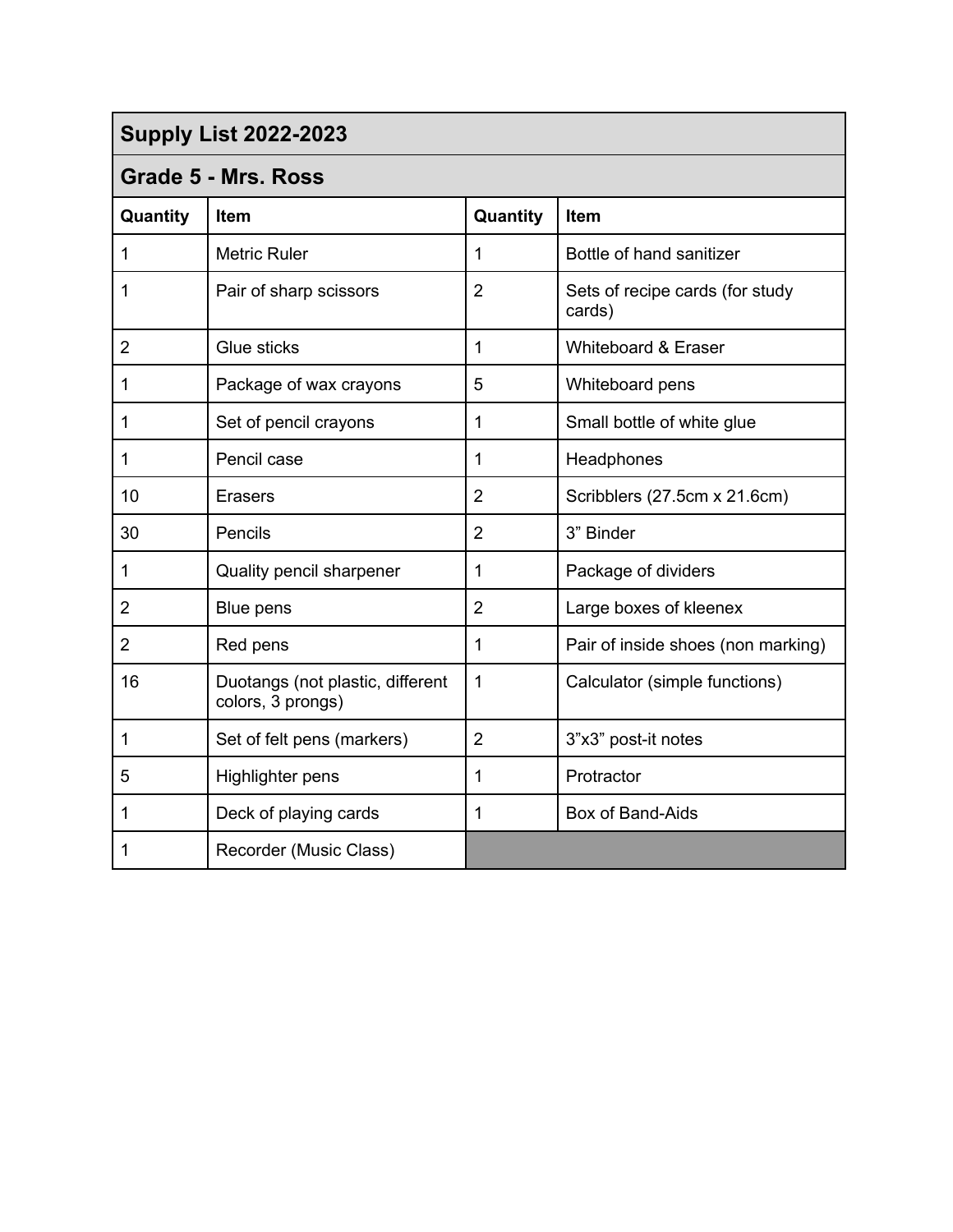| <b>Supply List 2022-2023</b> |                                                                                 |                |                                       |
|------------------------------|---------------------------------------------------------------------------------|----------------|---------------------------------------|
| Grade 5/6 - Mrs. Jackle      |                                                                                 |                |                                       |
| Quantity                     | <b>Item</b>                                                                     | Quantity       | <b>Item</b>                           |
| 1                            | <b>Metric Ruler</b>                                                             | 1              | Pair of inside shoes (non<br>marking) |
| 1                            | Pair of sharp scissors                                                          | 1              | Calculator (simple functions)         |
| 3                            | Glue sticks                                                                     | $\overline{2}$ | 3"x3" post-it notes                   |
| 1                            | Package of wax crayons                                                          | 1              | Protractor                            |
| 1                            | Set of pencil crayons                                                           | 1              | Whiteboard & Eraser                   |
| 1                            | Pencil case                                                                     | 5              | Whiteboard pens                       |
| 10                           | <b>Erasers</b>                                                                  | 1              | Small bottle of white glue            |
| 30                           | Pencils                                                                         | 1              | Headphones                            |
| $\mathbf{1}$                 | Quality pencil sharpener                                                        | $\overline{2}$ | Scribblers (27.5cm x 21.6cm)          |
| 3                            | Blue pens                                                                       | 1              | 3" Binder                             |
| 3                            | Red pens                                                                        | 1              | Package of dividers                   |
| 16                           | Duotangs (not plastic, different<br>colors)(6 different colours for<br>science) | 1              | Deck of playing cards                 |
| 1                            | Set of felt pens (markers)                                                      | 1              | Bottle of hand sanitizer              |
| 5                            | Highlighter pens                                                                | 1              | <b>Container of Lysol Wipes</b>       |
| $\overline{2}$               | Large boxes of kleenex                                                          | 1              | Box of Band-Aids                      |
| 1                            | Recorder (Music Class)                                                          |                |                                       |